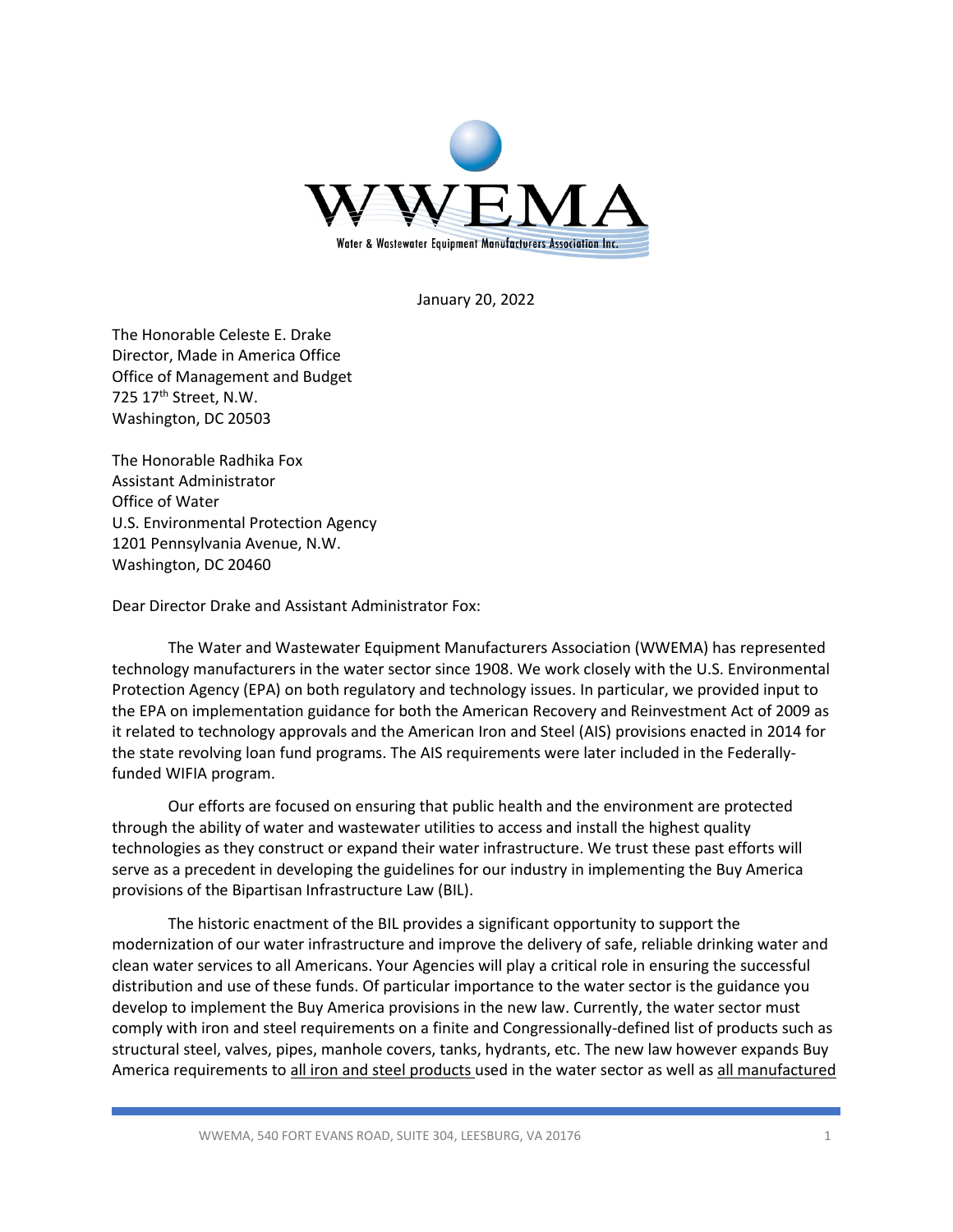products, and an expanded list of construction materials. This represents a significant expansion of applicability that will challenge the current supply chain and business models used in the water sector.

Currently, the EPA AIS requirements do not apply to a wide range of critical water sector infrastructure technologies and components including pumps, motors, gear reducers, drives (including variable frequency drives (VFDs)), electric/pneumatic/manual accessories used to operate valves (such as electric valve actuators), mixers, gates, motorized screens (such as traveling screens), blowers and aeration equipment, compressors, meters, sensors, controls and switches, supervisory control and data acquisition (SCADA), membrane bioreactor systems, membrane filtration systems, filters, clarifiers and clarifier mechanisms, rakes, grinders, disinfection systems, presses (including belt presses), conveyors, laboratory equipment, analytical instrumentation, and dewatering equipment. While some of these products and components may be sourced or manufactured in the U.S., many are not and it is highly unlikely they can be re-shored by the May 15, 2022 deadline for compliance with the BIL.

Unlike the transportation sectors such as highways, public transportation, airports, aviation, and intercity passenger rail that have been subject to Buy America requirements since the Surface Transportation Assistance Act of 1978 (P.L. 95-599), the water sector has little to no experience in complying with these types of requirements. Further, it is our understanding that each of the Federal Agencies that oversee these various sectors have differing Buy America requirements.

As the Made in America Office in the Office of Management and Budget develops the implementation guidance that will direct Buy America programs across the Federal Government, it is crucial that EPA and the water sector – particularly the technology manufacturers – be a critical part of that conversation. We stand ready and willing to provide insights and real-world implementation experience as you work diligently to develop this guidance. Having this guidance quickly would be most helpful as many of our members are already fielding questions from utilities and consulting engineers with regard to these new Buy America provisions and being asked if they can comply. Until we see the final guidance, it is impossible to answer this question. We are concerned that current projects in the water sector are being put on hold pending the publication of the implementation guidance. These new requirements have also generated a lot of implementation questions for which it would be helpful to have answers sooner rather than later. Please see an attached list of preliminary issues and questions.

We look forward to working with you in the coming weeks to create effective implementation guidance that will lead to timely water infrastructure improvements and ensure safe, reliable, and affordable drinking water as well as enhance the quality of our Nation's waterways.

Sincerely,

Vanessa M Leiby

Vanessa M. Leiby Executive Director Water and Wastewater Equipment Manufacturers Association [vanessa@wwema.org](mailto:vanessa@wwema.org) (240) 678-4623 (M) (703) 444-1777 (O)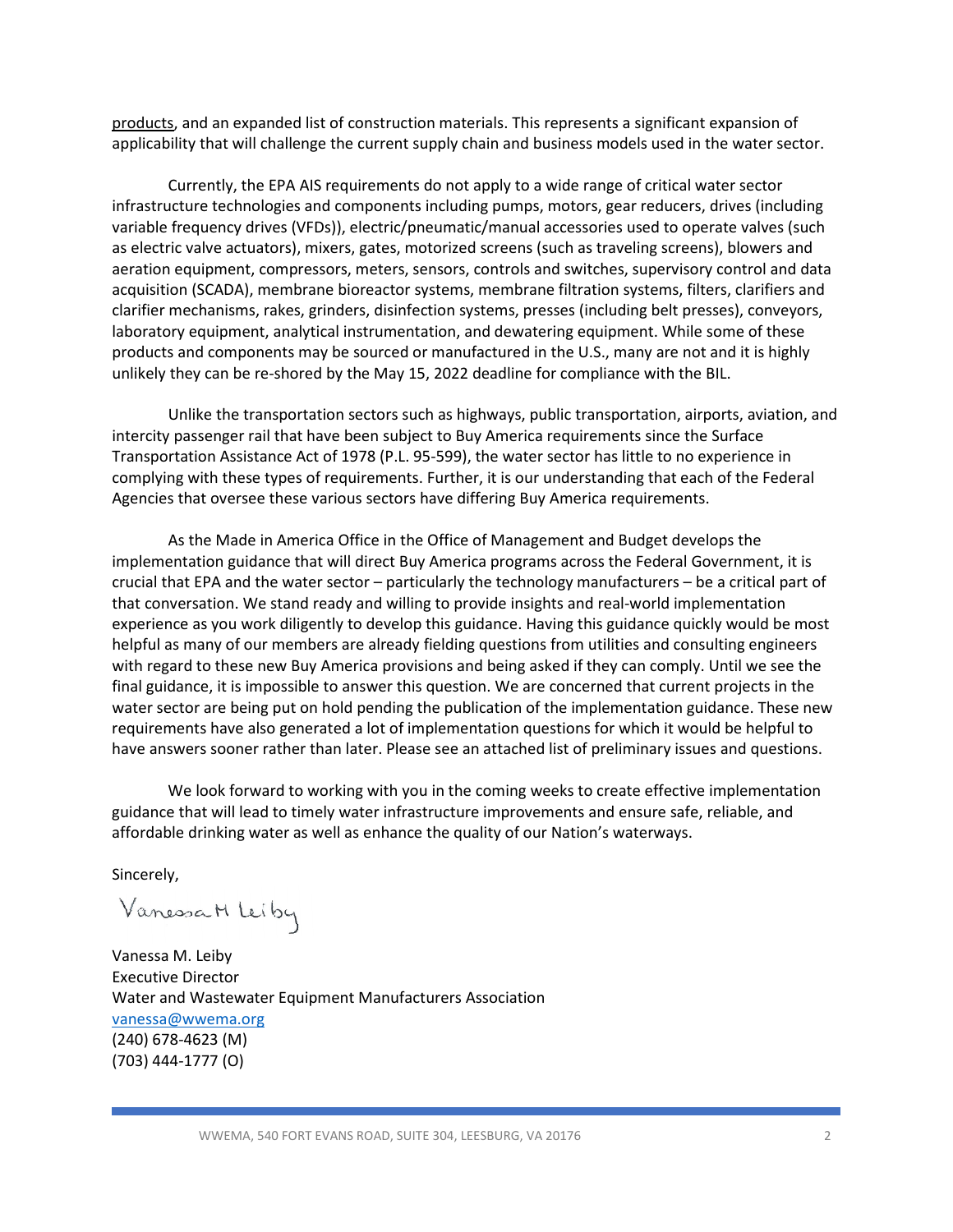

January 20, 2022

## **Questions regarding Buy America Implementation of the Bipartisan Infrastructure Law**

- 1) How do these new, more expansive requirements relate to the current EPA AIS requirements? (i.e. in addition? Supersedes?)
- 2) EPA's current position is that if \$1 of Federal funding goes into a project that the AIS requirements apply to the entire project – even those portions that are being funded by nonfederal dollars. Would this still be the case for the new Buy America requirements or does it only apply to that portion of the project that is receiving the Federal funding?
- 3) How will the Buy America requirements apply to complex, highly engineered water and wastewater systems with multiple components such as filtration, membrane, and bioreactor systems?
- 4) How does the component test apply for a product or system that has both iron and/or steel and other materials? For example, say a product/system is made from 80% iron and steel and 20% other material by material cost. It appears the 80% iron and steel would have to be produced in the U.S. How is the 55% domestic content of the product determined?
- 5) The current language only considers material cost, not labor. What about companies that source components abroad but complete the manufacture of the product in the U.S., using American workers?
- 6) What types of certification/compliance letters will be needed?
- 7) The current Buy American Act related to direct Federal procurement has a number of carve outs, including "domestic equivalent" for certain U.S. trading partners – would any of these apply to products covered under these new Buy America requirements for the water sector?
- 8) The language indicates that full compliance with the new requirements must be achieved within 6 months of bill signing. If so, how will the Federal Government ensure that all manufacturers have fair and affordable access to necessary iron and steel and other materials of sufficient quality and quantity and in a timely manner? Many of our products are not produced in a typical assembly line such as those for cars and washers and dryers that are purchased and resold by third parties around the country. Our products often are manufactured to order for projects with specific sizing and tolerances and result in short or small runs of more custom components. How do we compete with the other infrastructure sectors covered in this bill that have high volume and constant needs? Experience indicates we go to the back of the line and pay a premium for specialized products or small runs. How will the Federal Government ensure that our customers – U.S. municipalities – can get required products in a timely manner and at an affordable price to meet their water infrastructure needs?